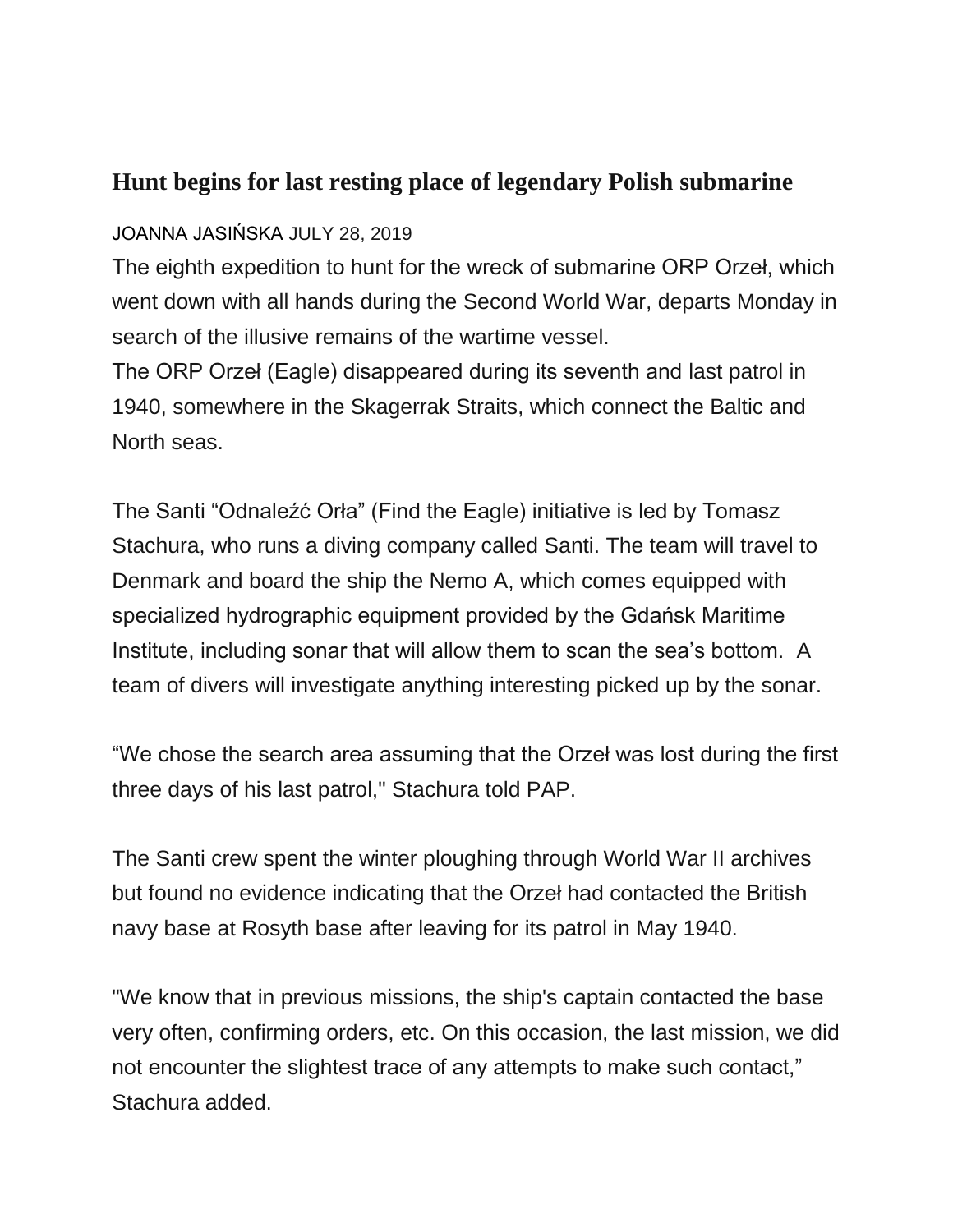The Polish crew is working under the hypothesis, that since there was no contact from the Orzeł almost from the beginning of its mission, it must have run into trouble early on.

On Facebook, the Santi group wrote: "On the map, we marked the A3 area and the route and points we want to check during the summer trip. This time, the team has three divers, (Łukasz Piorewicz, Marek Cacaj and Tomasz Stachura), because we really hope that this is it this time."

The area of the search was determined based on several hypotheses, including one indicating that on June 3, 1940, the Orzeł was accidentally bombed by a British plane. According to the search team, the British pilots may have mistaken the Polish vessel for a German U-boat. Searches have also took place off the coast of the Netherlands, owing to the possibility that the submarine was sunk by a German ship.

The ORP Orzeł's service until 1940 was exemplary. The submarine was launched in 1938 in the Netherlands, and at the beginning of the war it was defending the Polish coastl before moving further into the Baltic Sea. It's first legendary action was its escape from Tallin, where it had been interned by the Germans.

On the night of September 17-18 - after the Soviet attack on Poland - the crew rescued the ship from the Estonian port and, guided by maps drawn from memory, sailed towards England. After a cruise lasting almost a month, chased by the German fleet and bombed by German planes, the ship managed to reach Rosyth on October 14, 1939.